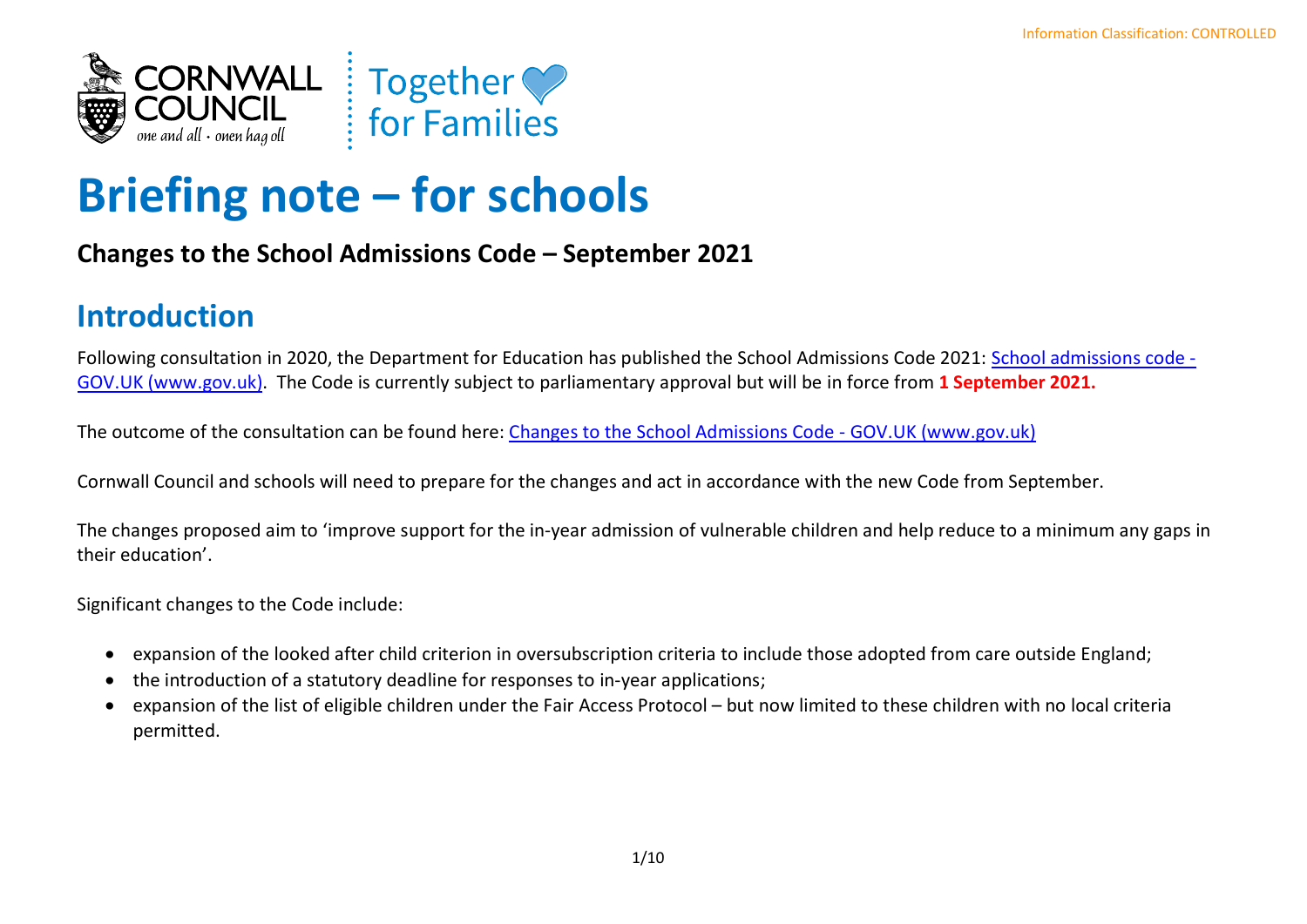Schools will need to:

- familiarise themselves with the changes and act in accordance with the new Code from 1 September 2021;
- review their admission arrangements that have already been determined for 2021/22 and 2022/23 (academy, foundation, trust and voluntary-aided schools);
- consider their processes which will need to support the new requirements for in-year admissions.

Further details and guidance are provided below.

If you have any questions please contact the School Admissions Team: [schooladmissions@cornwall.gov.uk](mailto:schooladmissions@cornwall.gov.uk)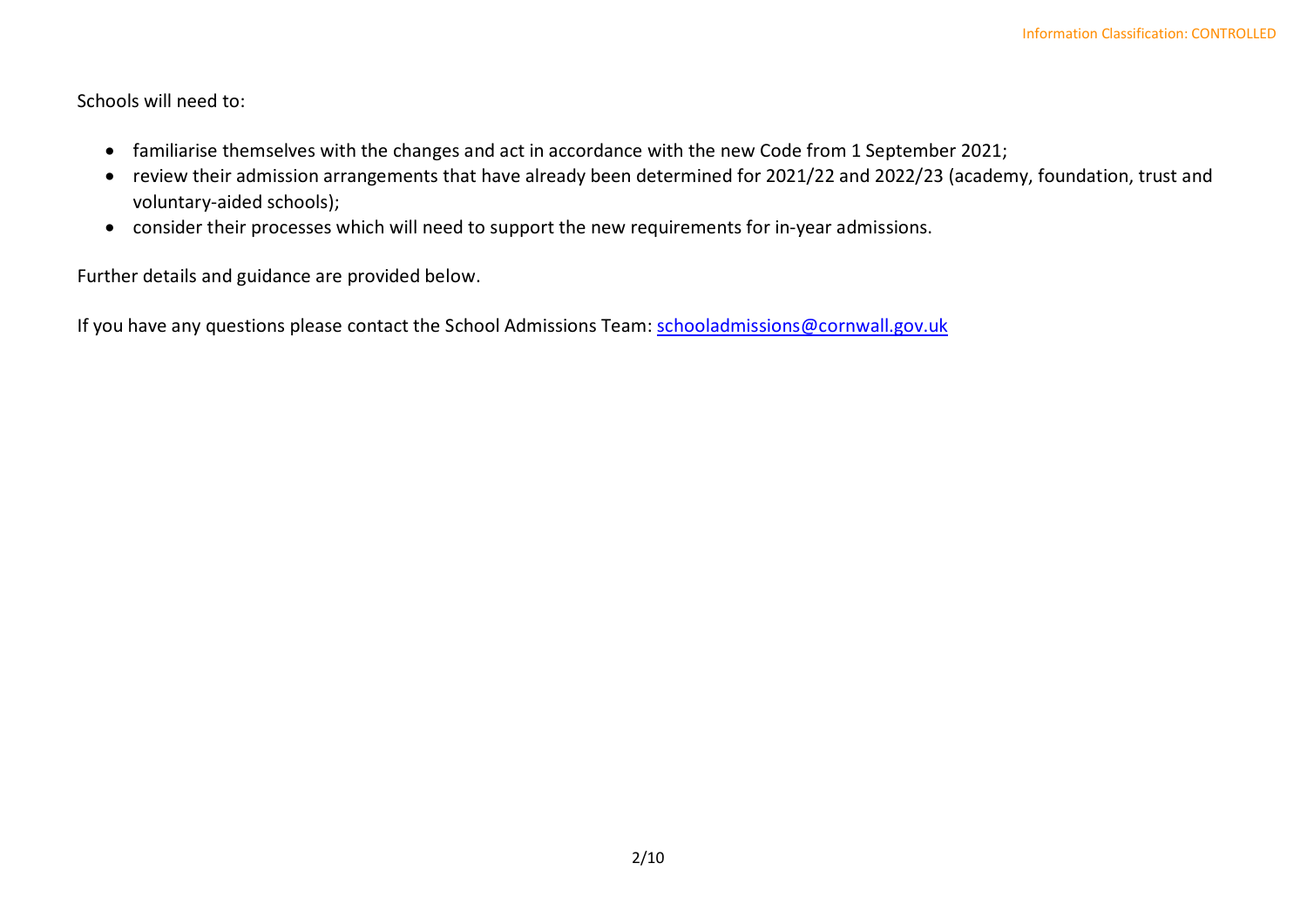### **The key changes and actions required**

NB: where the notes/actions refer to the 'admission authority' – this means:

- Academy schools: the academy trust
- Foundation, trust and voluntary-aided schools: the governing board
- Community and voluntary-controlled schools: Cornwall Council

| Who/when    | <b>Change to Code</b>                 | What you need to do                                                                                    |
|-------------|---------------------------------------|--------------------------------------------------------------------------------------------------------|
| All schools | All changes                           | Familiarise yourselves with the new Code: School admissions code - GOV.UK<br>$\bullet$<br>(www.gov.uk) |
| Before 1    |                                       |                                                                                                        |
| September   |                                       | Take any actions required by the new Code (some guidance on key areas is                               |
| 2021 and    |                                       | given in this table)                                                                                   |
| ongoing     |                                       |                                                                                                        |
| Admission   | The current (2014) Code requires      | Admission authorities need to 'vary' the admission arrangements they have                              |
| authorities | admission authorities to give top     | already determined for 2021/22 and 2022/23 if these do not already include this                        |
|             | priority in the oversubscription      | new priority.                                                                                          |
| Immediately | criteria to looked after children and |                                                                                                        |
| and before  | previously looked after children.     | You do not need to consult on this change because it is to comply with a                               |
|             | The new Code expands this             | mandatory requirement of the Code. You need to discuss and agree the change at                         |
| September   | requirement to include children       | a minuted meeting, as you do when determining your arrangements each year.                             |
|             | who were in state care outside of     |                                                                                                        |
|             | <b>England</b> but who were then      | 1. Amend the arrangements to include the new priority.                                                 |
|             | adopted.                              |                                                                                                        |
|             |                                       | How this will look:                                                                                    |
|             | The DfE will provide additional non-  |                                                                                                        |
|             | statutory guidance to help            | 1: Children in care or children that were previously in care but immediately after                     |
|             | admission authorities determine       | being looked after became subject to an adoption, child arrangements, or special                       |
|             | eligibility under this status.        | guardianship order including those who appear (to the admission authority) to                          |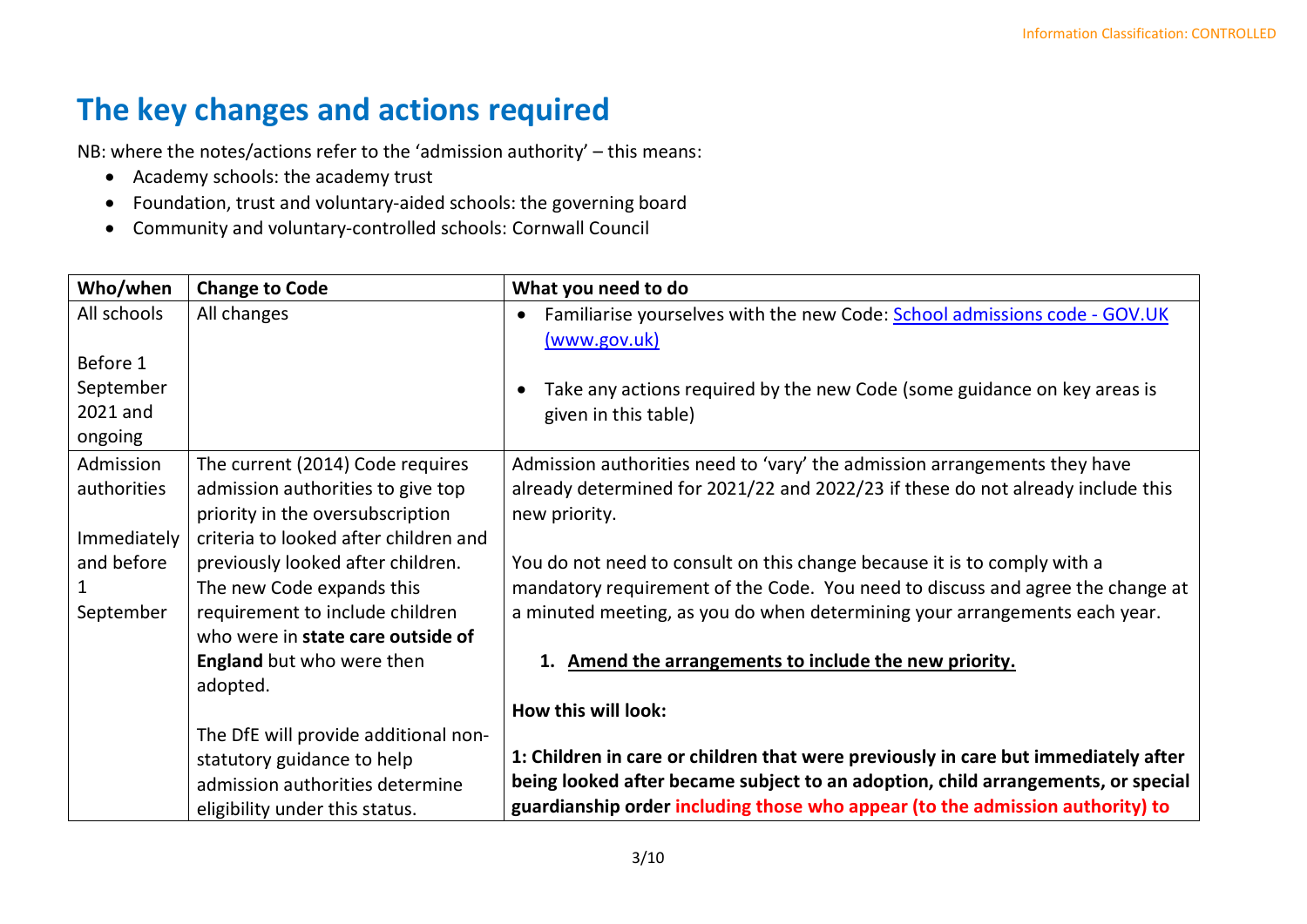| have been in state care outside of England and ceased to be in care as a result of<br>being adopted.                                                                                                                                                                                                                                                                               |
|------------------------------------------------------------------------------------------------------------------------------------------------------------------------------------------------------------------------------------------------------------------------------------------------------------------------------------------------------------------------------------|
| You may wish to add a footnote stating 'subject to Parliamentary approval of the<br>School Admissions Code 2021'.                                                                                                                                                                                                                                                                  |
| And then in your definitions                                                                                                                                                                                                                                                                                                                                                       |
| Children in care and children who were previously in care                                                                                                                                                                                                                                                                                                                          |
| A 'child in care' is also referred to as a 'looked after child' and is a child who is (a)<br>in the care of a local authority, or (b) being provided with accommodation by a<br>local authority in the exercise of their social services functions (see the definition<br>in Section 22(1) of the Children Act 1989).                                                              |
| A 'Child Arrangement Order' is an order settling the arrangements to be made as<br>to the person with whom the child is to live under Section 8 of the Children Act<br>1989. Section 14A of the Children Act 1989 defines a 'Special Guardianship Order'<br>as an order appointing one or more individuals to be a child's special guardian (or<br>special guardians).             |
| A child is regarded as having been in state care outside of England if they were in<br>the care of or were accommodated by a public authority, a religious organisation,<br>or any other provider of care whose sole or main purpose is to benefit society (see<br>Section 23ZZA(8) of the Children Act 1989 (inserted by Section 4 of the Children<br>and Social Work Act 2017)). |
| 2. Inform your statutory consultees of the change. As a reminder, these are:                                                                                                                                                                                                                                                                                                       |
| parents of children between the ages of two and eighteen;<br>all other admission authorities within the relevant area (see Appendix 1 for                                                                                                                                                                                                                                          |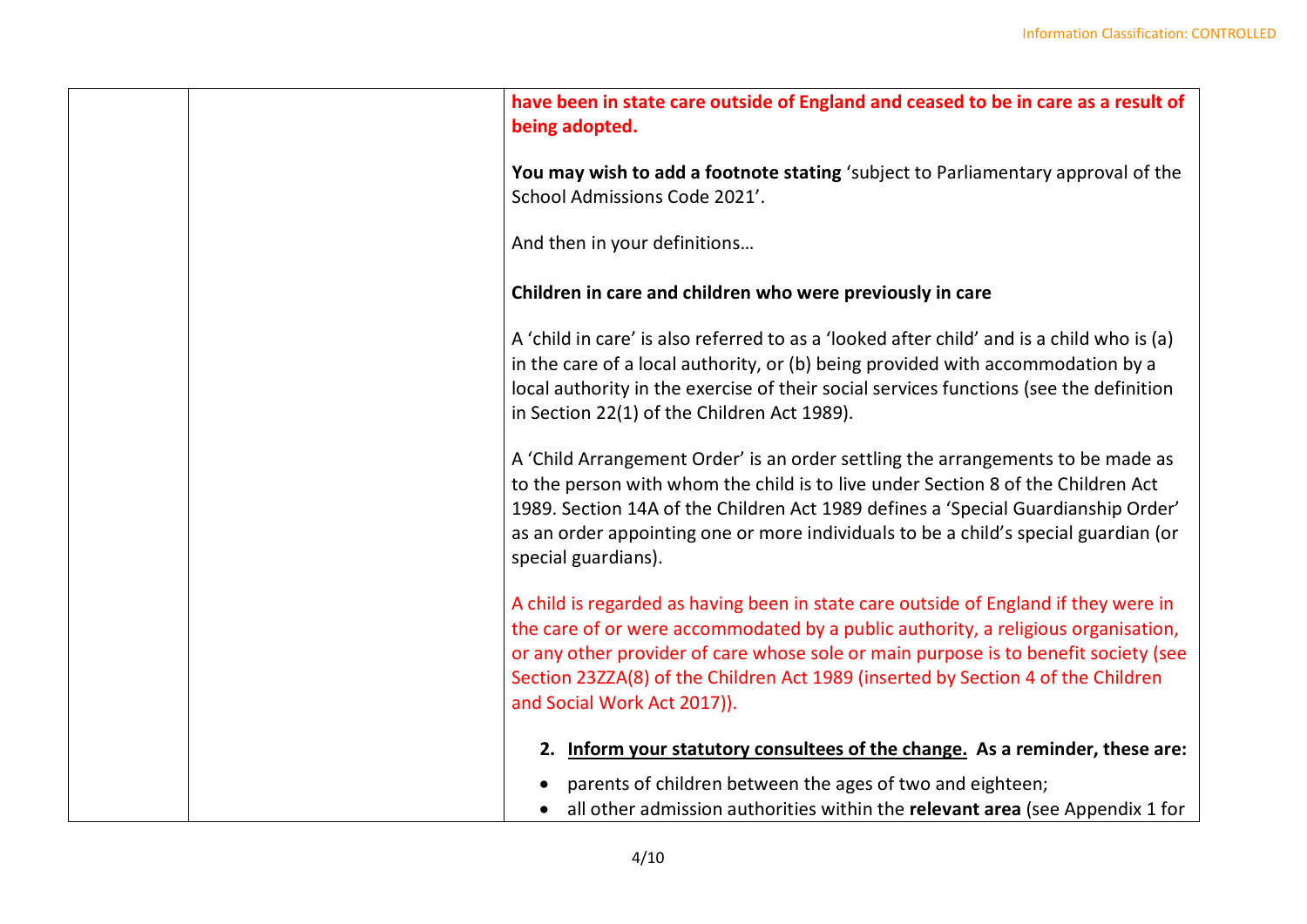|             |                                        | details);<br>others in the relevant area who you think have an interest in the proposed<br>admissions;<br>Cornwall Council;<br>any adjoining neighbouring local authorities where the admission authority<br>is the local authority; and<br>in the case of faith schools, the Diocese.<br>3. Send a copy of your varied arrangements - 2021/22 and 2022/23 to<br>schooladmissions@cornwall.gov.uk as soon as possible<br>4. Update the arrangements on your website<br>5. Familiarise yourselves with the guidance on assessing application<br>evidence when this is provided by the DfE<br>(NB: when you are reviewing your arrangements, please take the opportunity to<br>check that you have removed all references to Capita One and Datamap (in your<br>distances section, if Cornwall Council does this for you) and Statements of SEN.) |
|-------------|----------------------------------------|-------------------------------------------------------------------------------------------------------------------------------------------------------------------------------------------------------------------------------------------------------------------------------------------------------------------------------------------------------------------------------------------------------------------------------------------------------------------------------------------------------------------------------------------------------------------------------------------------------------------------------------------------------------------------------------------------------------------------------------------------------------------------------------------------------------------------------------------------|
| Admission   | Clarification in paragraph 1.39 of     | Admission authorities that already have children of staff as a criterion need to                                                                                                                                                                                                                                                                                                                                                                                                                                                                                                                                                                                                                                                                                                                                                                |
| authorities | the current Code on how admission      | 'vary' the admission arrangements they have already determined for 2021/22 and                                                                                                                                                                                                                                                                                                                                                                                                                                                                                                                                                                                                                                                                                                                                                                  |
|             | authorities may apply                  | 2022/23 if these do not already include an explanation of the group/s of staff.                                                                                                                                                                                                                                                                                                                                                                                                                                                                                                                                                                                                                                                                                                                                                                 |
| Immediately | oversubscription criteria prioritising |                                                                                                                                                                                                                                                                                                                                                                                                                                                                                                                                                                                                                                                                                                                                                                                                                                                 |
| and before  | children of staff at the school, and   | You do not need to consult on this change because it is to comply with a                                                                                                                                                                                                                                                                                                                                                                                                                                                                                                                                                                                                                                                                                                                                                                        |
|             | what detail they should include in     | mandatory requirement of the Code.                                                                                                                                                                                                                                                                                                                                                                                                                                                                                                                                                                                                                                                                                                                                                                                                              |
| September   | their admission arrangements.          |                                                                                                                                                                                                                                                                                                                                                                                                                                                                                                                                                                                                                                                                                                                                                                                                                                                 |
|             |                                        | 1. Amend the arrangements to include the further detail.                                                                                                                                                                                                                                                                                                                                                                                                                                                                                                                                                                                                                                                                                                                                                                                        |
|             | 'Admissions authorities must           |                                                                                                                                                                                                                                                                                                                                                                                                                                                                                                                                                                                                                                                                                                                                                                                                                                                 |
|             | specify in their admission             | Remember, the criterion 'children of staff' can only be in either or both of the                                                                                                                                                                                                                                                                                                                                                                                                                                                                                                                                                                                                                                                                                                                                                                |
|             | arrangements how this priority will    | following circumstances:                                                                                                                                                                                                                                                                                                                                                                                                                                                                                                                                                                                                                                                                                                                                                                                                                        |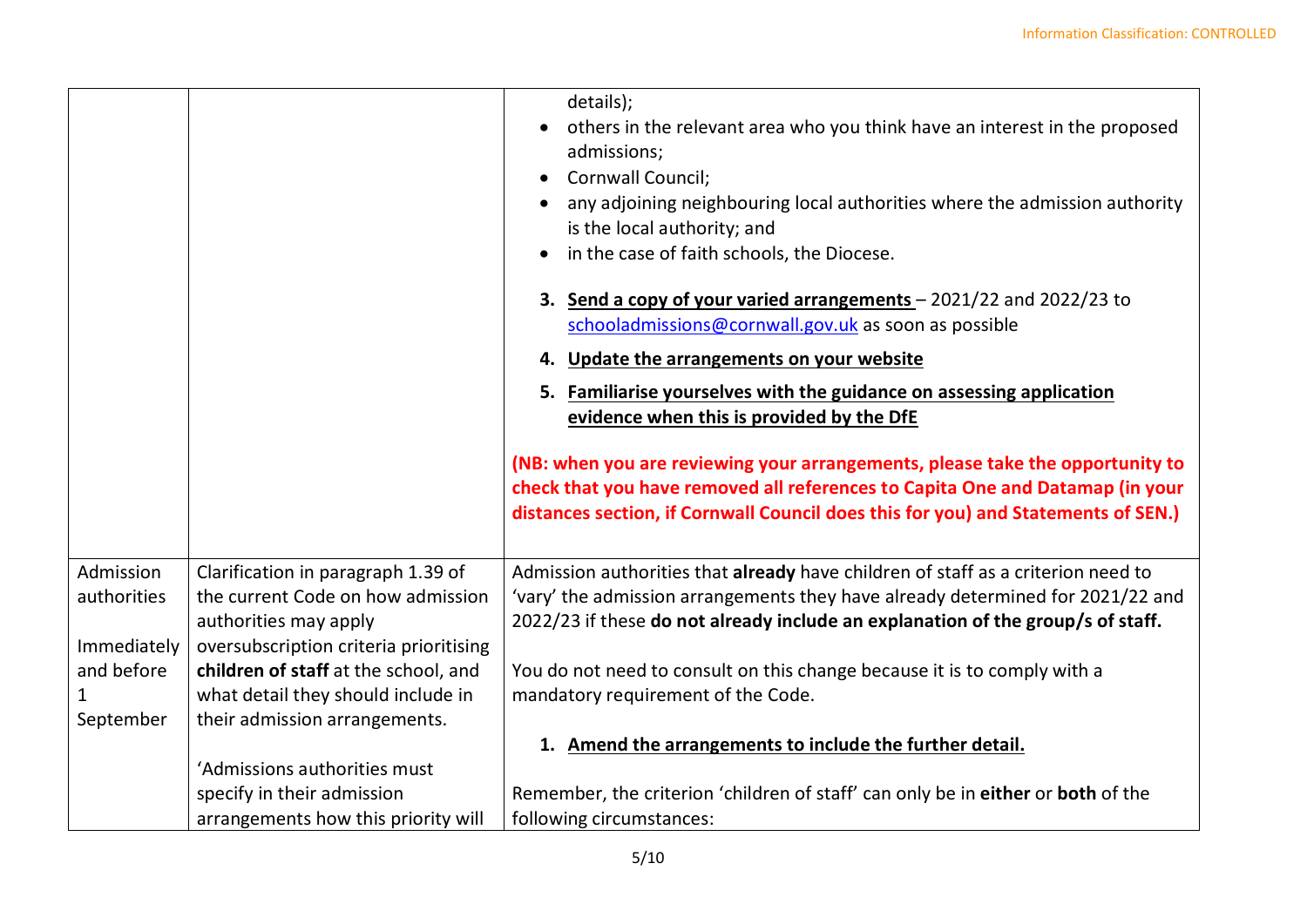|                            | be applied; for example, which<br>groups of staff it will apply to.'                                                                                                                        | a) where the member of staff has been employed at the school for two or more<br>years at the time at which the application for admission to the school is made,<br>and/or<br>b) the member of staff is recruited to fill a vacant post for which there is a<br>demonstrable skill shortage.                                                                                                                                                                                                          |
|----------------------------|---------------------------------------------------------------------------------------------------------------------------------------------------------------------------------------------|------------------------------------------------------------------------------------------------------------------------------------------------------------------------------------------------------------------------------------------------------------------------------------------------------------------------------------------------------------------------------------------------------------------------------------------------------------------------------------------------------|
|                            |                                                                                                                                                                                             | Also, it can only refer to staff of the school in question and not staff from across a<br>MAT, for example.                                                                                                                                                                                                                                                                                                                                                                                          |
|                            |                                                                                                                                                                                             | You will need to define which groups of staff this will apply to, for example<br>'teaching staff' or 'teaching and teaching support staff' or 'all staff'.                                                                                                                                                                                                                                                                                                                                           |
|                            |                                                                                                                                                                                             | 2. Inform your statutory consultees of the change (see previous section<br>above).                                                                                                                                                                                                                                                                                                                                                                                                                   |
|                            |                                                                                                                                                                                             | 3. Send a copy of your varied arrangements - 2021/22 and 2022/23 to<br>schooladmissions@cornwall.gov.uk                                                                                                                                                                                                                                                                                                                                                                                              |
|                            |                                                                                                                                                                                             | 4. Update the arrangements on your website.                                                                                                                                                                                                                                                                                                                                                                                                                                                          |
|                            |                                                                                                                                                                                             | (NB: when you are reviewing your arrangements, please take the opportunity to<br>check that you have removed all references to Capita One and Datamap (in your<br>distances section, if Cornwall Council does this for you) and Statements of SEN.)                                                                                                                                                                                                                                                  |
| All schools<br>Immediately | Admission Authorities should aim to<br>notify parents/carers of the<br>outcome of their in-year application<br>within 10 school days but must<br>issue a decision within 15 school<br>days. | Admission authorities will be required to notify parents/carers of the outcome of<br>their in-year application within the new timescale. The School Admissions Team<br>co-ordinates in-year applications for the majority of schools in Cornwall, therefore<br>you will need to respond to requests for places in a timely way to allow the School<br>Admissions Team to comply with the duty imposed on the admission authority,<br>which might be your school, where we are acting on your behalf. |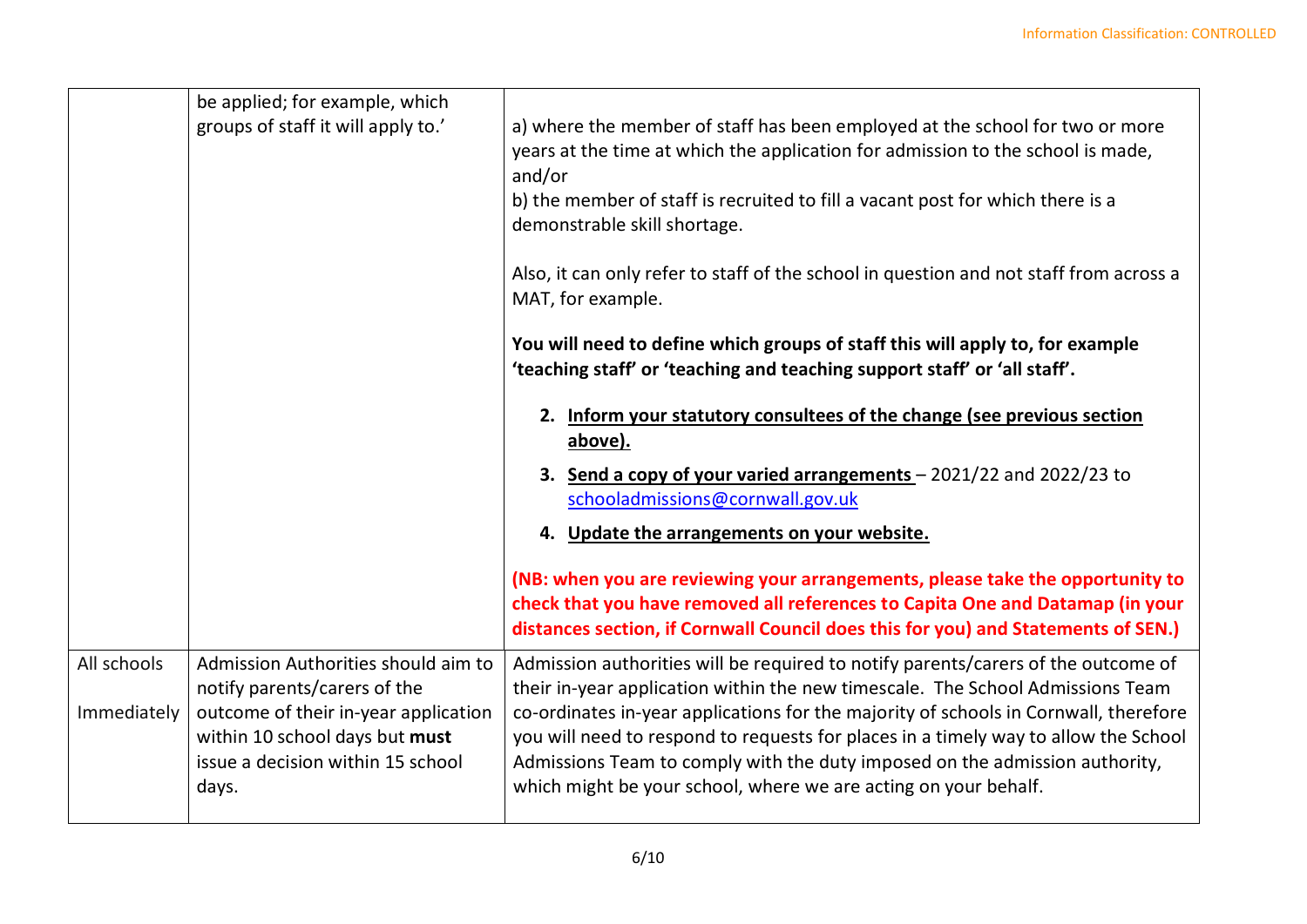|                          | Admission Authorities are required<br>to provide information on the<br>availability of school places within<br>two days. | The Code prescribes that admission authorities must respond regarding the<br>availability of places within two days.<br>With this in mind, your school may need to review its processes for responding<br>to requests for places to ensure that the deadlines can be met.<br>We will be grateful for your help in meeting this new requirement which will be in<br>the best interests of children and young people. |
|--------------------------|--------------------------------------------------------------------------------------------------------------------------|---------------------------------------------------------------------------------------------------------------------------------------------------------------------------------------------------------------------------------------------------------------------------------------------------------------------------------------------------------------------------------------------------------------------|
| All schools<br>September | Fair Access Protocols (FAP) must<br>now encompass wider categories of<br>children - unplaced, vulnerable and             | Cornwall Council will undertake a review of the Fair Access Protocol alongside<br>school representatives in the summer term to reflect these changes.                                                                                                                                                                                                                                                               |
|                          | those who are unable to secure a<br>school place in-year. However<br>those are the only categories of                    | The new Fair Access Protocol will be published before the new school year and<br>you will be alerted to this.                                                                                                                                                                                                                                                                                                       |
|                          | children that can be considered<br>under the FAP.                                                                        | You will need to familiarise yourselves with the new Protocol when this is<br>published.                                                                                                                                                                                                                                                                                                                            |
|                          | The categories added are:<br>Children in kinship care<br>$\bullet$                                                       |                                                                                                                                                                                                                                                                                                                                                                                                                     |
|                          | Children moving from refuge or<br>$\bullet$<br>safe/relevant accommodation<br>into housing                               |                                                                                                                                                                                                                                                                                                                                                                                                                     |
|                          | Previously looked after children<br>$\bullet$                                                                            |                                                                                                                                                                                                                                                                                                                                                                                                                     |
|                          | Children who have been subject<br>$\bullet$<br>to a Child in Need Plan or Child                                          |                                                                                                                                                                                                                                                                                                                                                                                                                     |
|                          | Protection Plan in the previous<br>year                                                                                  |                                                                                                                                                                                                                                                                                                                                                                                                                     |
| Other                    | Minor policy and technical drafting                                                                                      | You can review these in the consultation outcome document: Changes to the                                                                                                                                                                                                                                                                                                                                           |
| changes                  | changes have also been made,                                                                                             | School Admissions Code - GOV.UK (www.gov.uk)                                                                                                                                                                                                                                                                                                                                                                        |
|                          | mainly to improve clarity.                                                                                               |                                                                                                                                                                                                                                                                                                                                                                                                                     |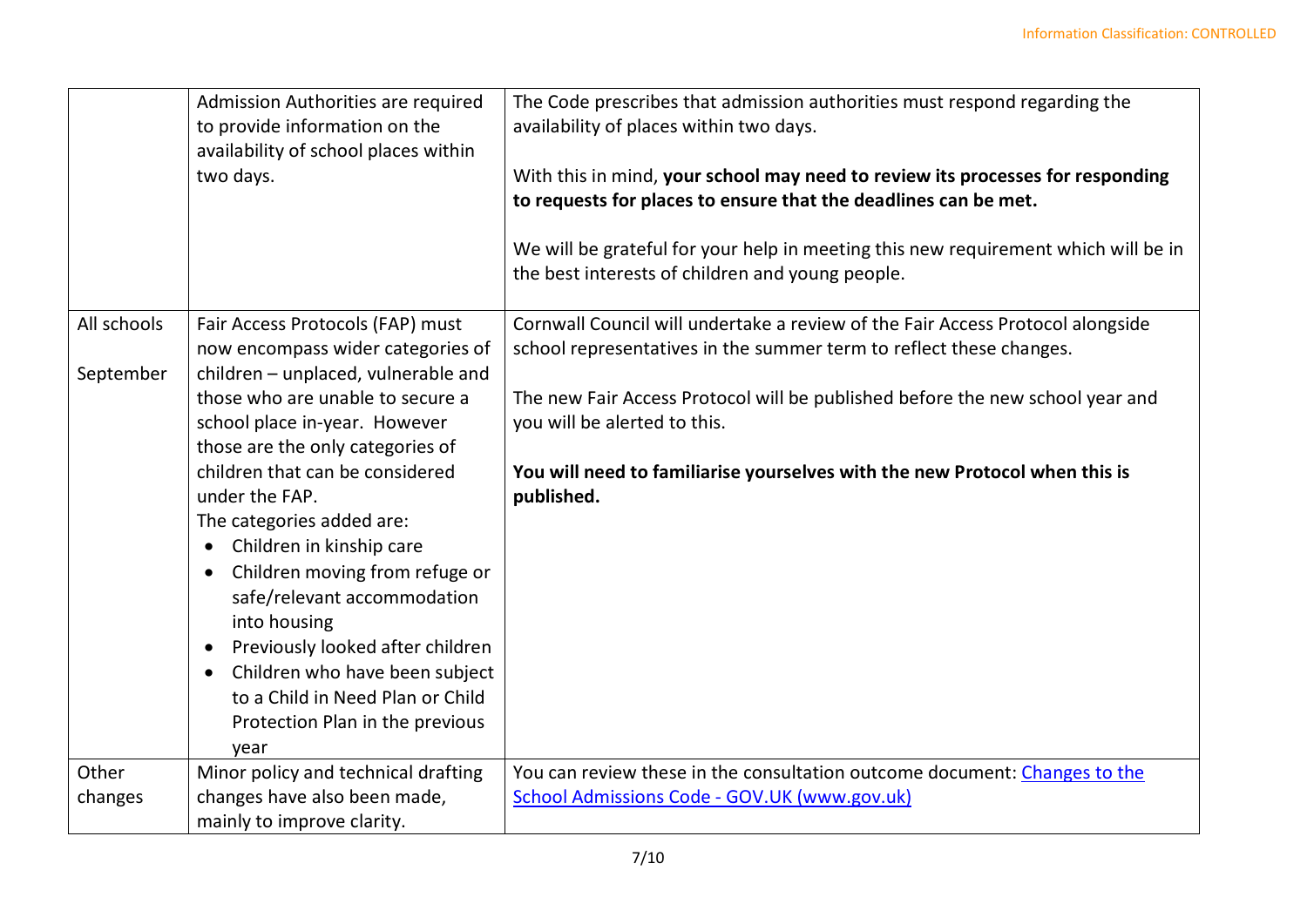### **Appendix 1**

### **What is our 'relevant area'?**

**The relevant area for consultation is set for all schools by Cornwall Council. The relevant areas to be consulted on for 2022/23 are as follows:**

| Academy, foundation and trust: infant, junior and primary schools                                                                                                                                                                                                                                                                                                                                                                        |  |  |  |
|------------------------------------------------------------------------------------------------------------------------------------------------------------------------------------------------------------------------------------------------------------------------------------------------------------------------------------------------------------------------------------------------------------------------------------------|--|--|--|
| The admission authority (governing board or academy trust) will be required to consult<br>within the following relevant area:                                                                                                                                                                                                                                                                                                            |  |  |  |
| A 5 mile radius of the school, or where this covers a neighbouring authority area, to<br>include up to 3 miles into that area.                                                                                                                                                                                                                                                                                                           |  |  |  |
| Consultees will include:                                                                                                                                                                                                                                                                                                                                                                                                                 |  |  |  |
| <b>Cornwall Council</b><br>$\bigcap$<br>all other admission authorities of infant, junior or primary schools within the<br>$\circ$<br>relevant area<br>any other local authority which is the admission authority for a school within the<br>$\circ$<br>relevant area<br>the two nearest primary schools where these are not covered in the 5 mile radius<br>$\circ$<br>the Diocesan authority (voluntary-aided schools only)<br>$\circ$ |  |  |  |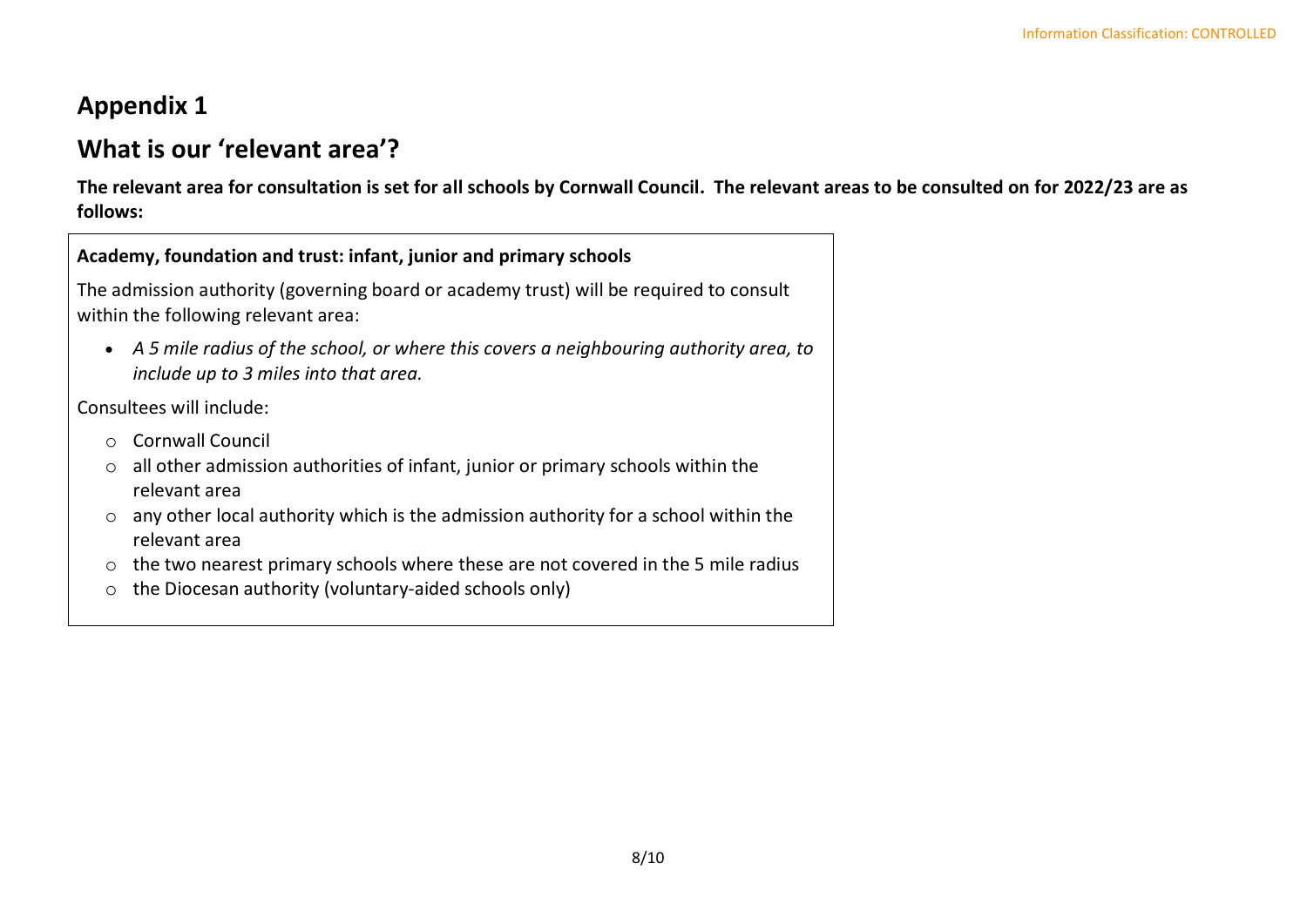#### **Academy, foundation and trust secondary schools**

The admission authority (governing board or academy trust) will be required to consult within the following relevant area:

• *A 10 mile radius of the school, or where this covers a neighbouring authority area, to include up to 3 miles into that area.*

Consultees will include:

- o Cornwall Council
- $\circ$  all other admission authorities of primary and secondary schools within the relevant area
- o any primary schools that are not covered within the relevant area but which form part of the designated area used in the secondary school's oversubscription criteria
- $\circ$  any other local authority which is the admission authority for a school within the relevant area
- o the two nearest primary and secondary schools where these are not covered in the 10 mile radius

Prepared by:

Sarah Lewis

Pupil Placement Manager

Education Access and Sufficiency

May 2021

www.cornwall.gov.uk/admissions

schooladmissions@cornwall.gov.uk

0300 1234 101